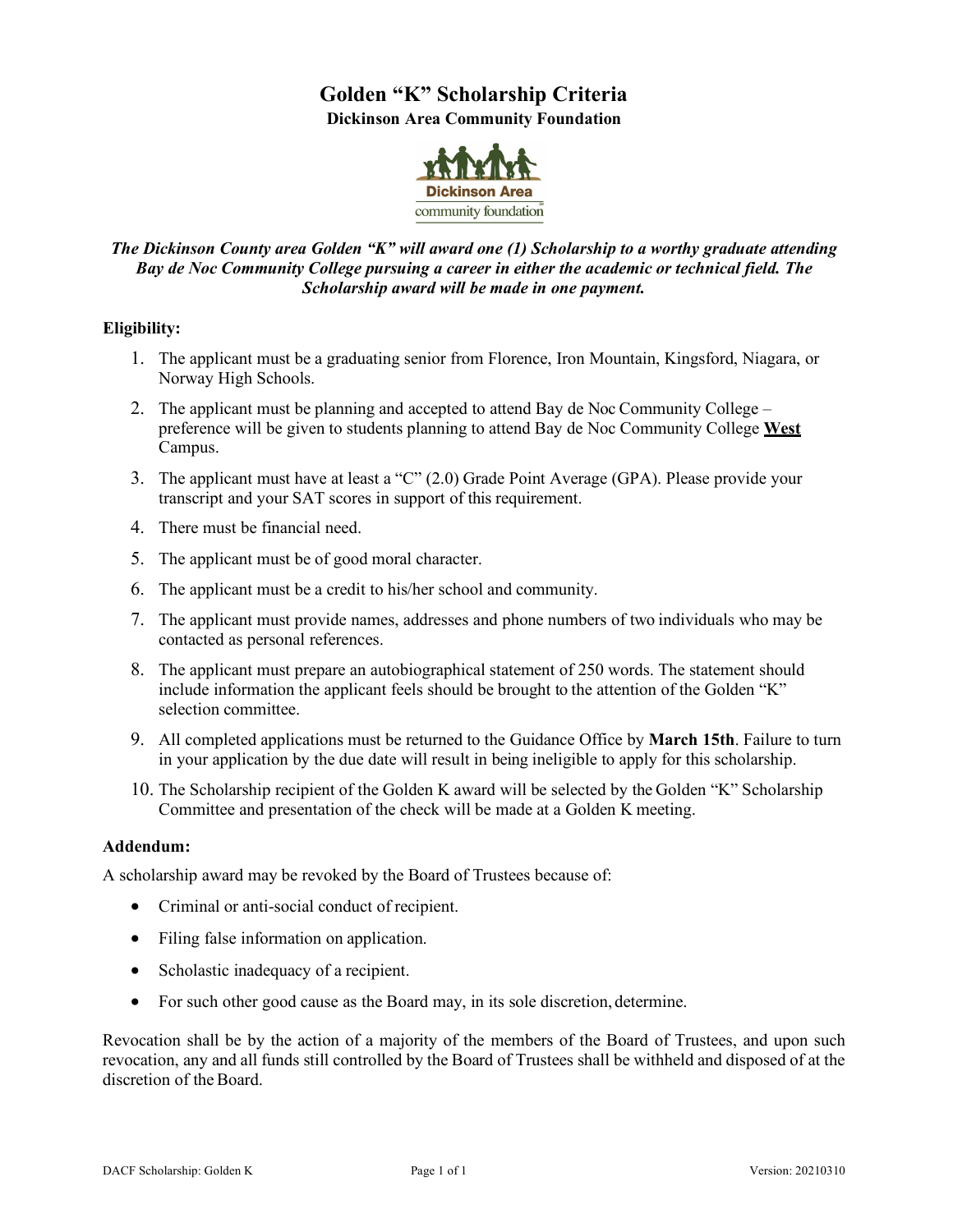

# *Golden K Scholarship*

**Dickinson Area Community Foundation** 

**Completed applications must be submitted by March 15th.**

| Date                                                                                                                                                                                                      |  |                                                                                                     |  |
|-----------------------------------------------------------------------------------------------------------------------------------------------------------------------------------------------------------|--|-----------------------------------------------------------------------------------------------------|--|
| <b>Full Name</b>                                                                                                                                                                                          |  |                                                                                                     |  |
| <b>Street Address</b>                                                                                                                                                                                     |  |                                                                                                     |  |
| <b>City ST ZIP Code</b>                                                                                                                                                                                   |  |                                                                                                     |  |
| <b>Home Phone</b>                                                                                                                                                                                         |  |                                                                                                     |  |
| <b>E-Mail (Required)</b>                                                                                                                                                                                  |  |                                                                                                     |  |
| <b>High School Attended</b>                                                                                                                                                                               |  |                                                                                                     |  |
| <b>GPA</b>                                                                                                                                                                                                |  |                                                                                                     |  |
|                                                                                                                                                                                                           |  | In what extra-curricular activities did you participate in? (includes activities outside of school) |  |
|                                                                                                                                                                                                           |  |                                                                                                     |  |
| Did you work during the school year? No                                                                                                                                                                   |  | If yes, employer name:                                                                              |  |
| Name of college or university you plan to attend:                                                                                                                                                         |  |                                                                                                     |  |
| Have you applied for admission?                                                                                                                                                                           |  |                                                                                                     |  |
| Have you been accepted?                                                                                                                                                                                   |  |                                                                                                     |  |
| Intended field of study:                                                                                                                                                                                  |  |                                                                                                     |  |
| Have you applied for other scholarships?                                                                                                                                                                  |  |                                                                                                     |  |
| Have you been granted a scholarship? If so, name of scholarship & amount:                                                                                                                                 |  |                                                                                                     |  |
|                                                                                                                                                                                                           |  |                                                                                                     |  |
| Please provide the names, address, and phone number of two individuals we may contact as references.                                                                                                      |  |                                                                                                     |  |
|                                                                                                                                                                                                           |  |                                                                                                     |  |
| Please include the following with the application:                                                                                                                                                        |  |                                                                                                     |  |
| Attach an autobiographical statement of 250 words in which you present information you feel should be<br>1.<br>brought to the attention of the committee.<br>Transcript of your high school records<br>2. |  |                                                                                                     |  |
|                                                                                                                                                                                                           |  |                                                                                                     |  |